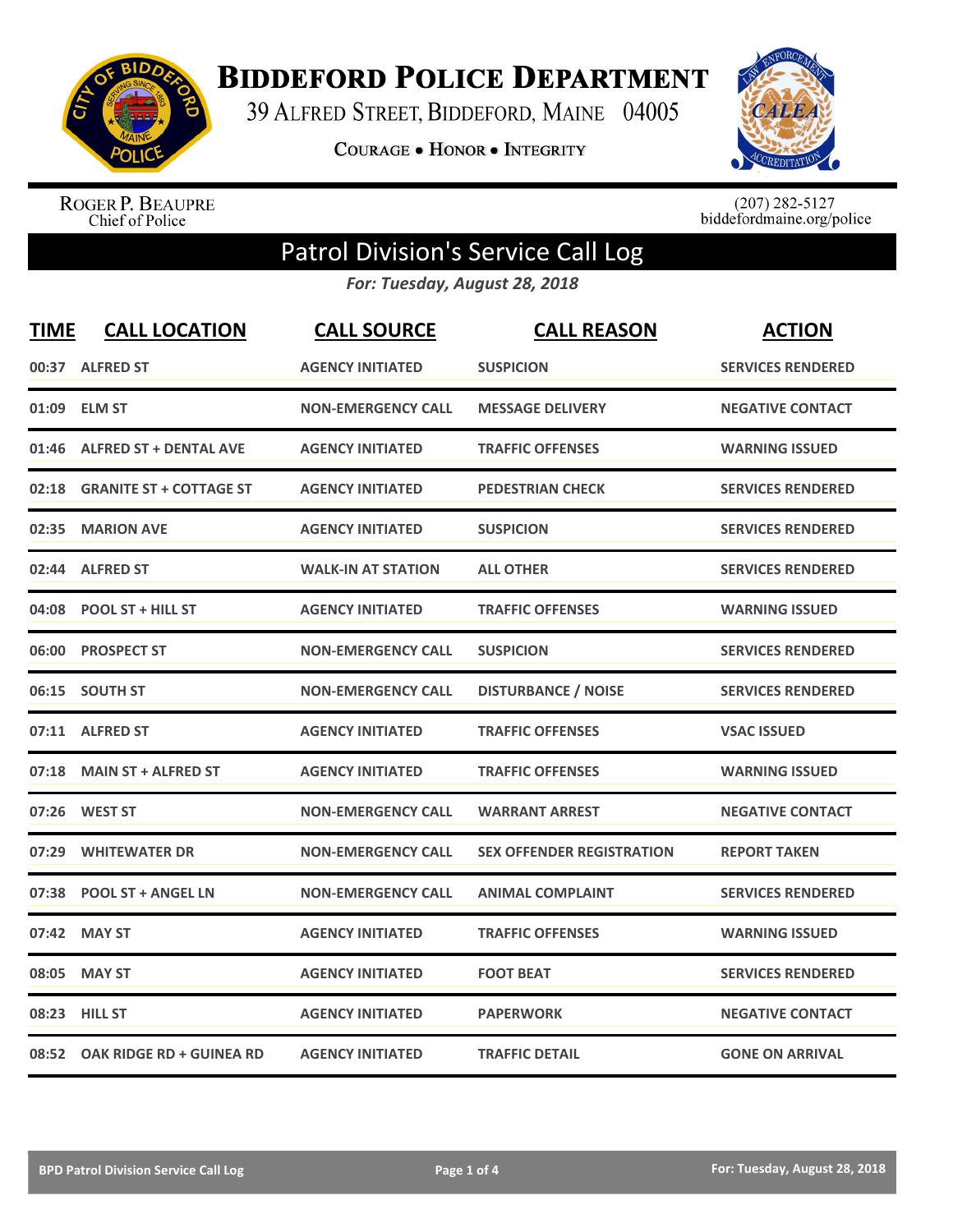## **TIME CALL LOCATION CALL SOURCE CALL REASON ACTION**

| 09:46 | <b>SOUTH ST</b> |  |
|-------|-----------------|--|
|       |                 |  |

**09:46 NON SOUTH ST ‐EMERGENCY CALL ASSIST PD AGENCY SERVICES RENDERED OFFENDER: ROMER MENDEZ ROSARIO ............... AGE: 18 ............... RESIDENT OF: BIDDEFORD, ME** CHARGE: FAIL TO PROVIDE CORRECT NAME, ADDRESS, DOB

| 10:20 ELM ST                                                                                                                                                                                 | <b>NON-EMERGENCY CALL</b> | ATTEMPTED/THREATENED SUICIDE NEGATIVE CONTACT |                              |
|----------------------------------------------------------------------------------------------------------------------------------------------------------------------------------------------|---------------------------|-----------------------------------------------|------------------------------|
| 10:21 FOSS ST                                                                                                                                                                                | <b>NON-EMERGENCY CALL</b> | <b>ILLEGAL DUMPING</b>                        | <b>SERVICES RENDERED</b>     |
| 10:23 SOUTH ST                                                                                                                                                                               | <b>AGENCY INITIATED</b>   | <b>PRO-ACTIVE RESPONSE TEAM</b>               | <b>NEGATIVE CONTACT</b>      |
| 10:46 ALFRED ST                                                                                                                                                                              | <b>E-911 CALL</b>         | 911 MISUSE                                    | <b>REFERRED OTHER AGENCY</b> |
| 10:50 ARROWWOOD DR                                                                                                                                                                           | <b>WALK-IN AT STATION</b> | <b>TRESPASSING</b>                            | <b>REPORT TAKEN</b>          |
| 10:53 WEST ST + FOREST ST                                                                                                                                                                    | <b>AGENCY INITIATED</b>   | <b>TRAFFIC OFFENSES</b>                       | <b>WARNING ISSUED</b>        |
| 10:56 ELM ST                                                                                                                                                                                 | <b>AGENCY INITIATED</b>   | <b>SEX OFFENDER REGISTRATION</b>              | <b>REPORT TAKEN</b>          |
| 10:56 BIDDEFORD GATEWAY CTR                                                                                                                                                                  | <b>E-911 CALL</b>         | <b>ALL OTHER</b>                              | <b>NO ACTION REQUIRED</b>    |
| 11:11 WEST ST + HILL ST                                                                                                                                                                      | <b>AGENCY INITIATED</b>   | <b>TRAFFIC OFFENSES</b>                       | <b>WARNING ISSUED</b>        |
| 11:44 LINCOLN ST                                                                                                                                                                             | <b>E-911 CALL</b>         | 911 MISUSE                                    | <b>SERVICES RENDERED</b>     |
| <b>11:51 HILL ST</b>                                                                                                                                                                         | <b>AGENCY INITIATED</b>   | <b>TRAFFIC OFFENSES</b>                       | <b>WARNING ISSUED</b>        |
| 11:58 MARINER WAY                                                                                                                                                                            | <b>E-911 CALL</b>         | 911 MISUSE                                    | <b>SERVICES RENDERED</b>     |
| 12:04 LINCOLN ST                                                                                                                                                                             | <b>E-911 CALL</b>         | 911 MISUSE                                    | <b>NO ACTION REQUIRED</b>    |
| 12:08 GREEN ST + WELLS PL                                                                                                                                                                    | <b>NON-EMERGENCY CALL</b> | <b>ARTICLES LOST/FOUND</b>                    | <b>SERVICES RENDERED</b>     |
| 12:35 ELM ST                                                                                                                                                                                 | <b>NON-EMERGENCY CALL</b> | <b>BURGLARY OF A MOTOR VEHICLE</b>            | <b>CITATION ISSUED</b>       |
| OFFENDER: DEBORAH LEE VOVOLAKIS  AGE: 53  RESIDENT OF: BIDDEFORD, ME<br><b>CHARGE: CRIMINAL ATTEMPT</b><br><b>CHARGE: CRIMINAL TRESPASS</b><br><b>CHARGE: VIOLATING CONDITION OF RELEASE</b> |                           |                                               |                              |
| 12:54 GUINEA RD + PROCTOR RD                                                                                                                                                                 | <b>AGENCY INITIATED</b>   | <b>TRAFFIC OFFENSES</b>                       | <b>WARNING ISSUED</b>        |
| 13:23 SOUTH ST                                                                                                                                                                               | <b>E-911 CALL</b>         | <b>ASSAULT</b>                                | <b>REPORT TAKEN</b>          |
| 13:54 JEFFERSON ST + SOUTH ST                                                                                                                                                                | <b>NON-EMERGENCY CALL</b> | <b>ARTICLES LOST/FOUND</b>                    | <b>SERVICES RENDERED</b>     |
| 14:16 POOL ST                                                                                                                                                                                | <b>NON-EMERGENCY CALL</b> | <b>CODES ENFORCEMENT</b>                      | <b>SERVICES RENDERED</b>     |
| 14:57 CLARK ST + ALFRED ST                                                                                                                                                                   | <b>NON-EMERGENCY CALL</b> | <b>PARKING COMPLAINT</b>                      | <b>NO ACTION REQUIRED</b>    |
| 15:13 HILLS BEACH RD                                                                                                                                                                         | <b>NON-EMERGENCY CALL</b> | <b>ANIMAL COMPLAINT</b>                       | <b>SERVICES RENDERED</b>     |
| 15:32 SOUTH ST                                                                                                                                                                               | <b>NON-EMERGENCY CALL</b> | <b>RECOVERED STOLEN PROPERTY</b>              | <b>VEHICLE TOWED</b>         |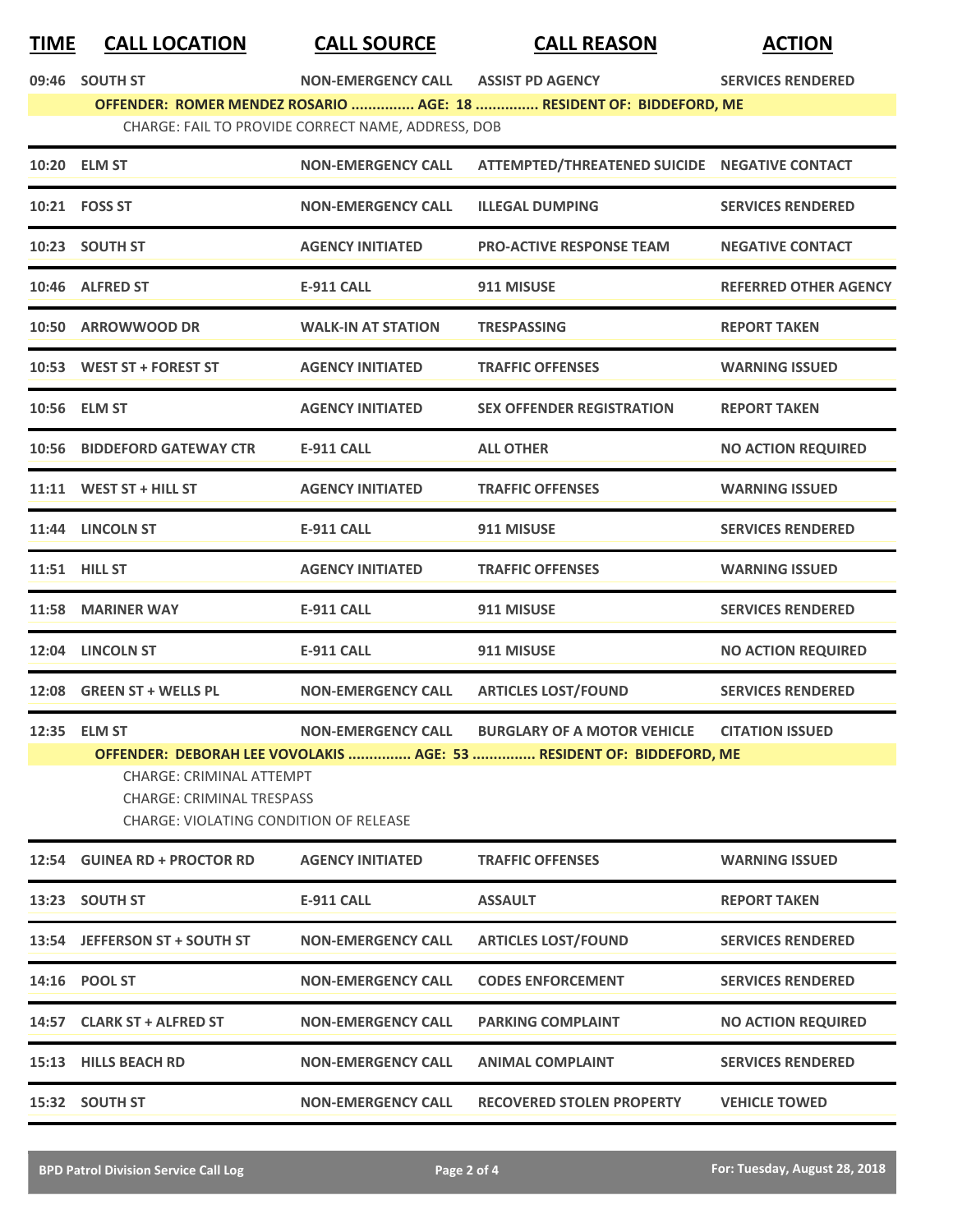| <b>TIME</b> | <b>CALL LOCATION</b>                                                                                    | <b>CALL SOURCE</b>        | <b>CALL REASON</b>                                                | <b>ACTION</b>             |  |
|-------------|---------------------------------------------------------------------------------------------------------|---------------------------|-------------------------------------------------------------------|---------------------------|--|
|             | 15:38 CLARK ST + ALFRED ST                                                                              | <b>NON-EMERGENCY CALL</b> | <b>PARKING COMPLAINT</b>                                          | <b>SERVICES RENDERED</b>  |  |
|             | 15:38 HILL ST                                                                                           | <b>AGENCY INITIATED</b>   | <b>TRAFFIC OFFENSES</b>                                           | <b>WARNING ISSUED</b>     |  |
|             | 15:58 ALFRED ST                                                                                         | <b>WALK-IN AT STATION</b> | <b>COURT ORDERED CHECK IN</b>                                     | <b>SERVICES RENDERED</b>  |  |
|             | 16:06 ST MARYS ST                                                                                       | <b>NON-EMERGENCY CALL</b> | <b>PARKING COMPLAINT</b>                                          | <b>SERVICES RENDERED</b>  |  |
|             | 16:11 HILL ST                                                                                           | <b>AGENCY INITIATED</b>   | <b>TRAFFIC OFFENSES</b>                                           | <b>WARNING ISSUED</b>     |  |
|             | 16:13 ELM ST                                                                                            | <b>AGENCY INITIATED</b>   | <b>TRAFFIC OFFENSES</b>                                           | <b>VSAC ISSUED</b>        |  |
|             | 16:31 JEFFERSON ST                                                                                      | <b>E-911 CALL</b>         | 911 MISUSE                                                        | <b>NEGATIVE CONTACT</b>   |  |
|             | 16:54 LINCOLN ST                                                                                        | <b>E-911 CALL</b>         | 911 MISUSE                                                        | <b>NO ACTION REQUIRED</b> |  |
| 16:55       | <b>MAIN ST + FRANKLIN ST</b>                                                                            | <b>NON-EMERGENCY CALL</b> | <b>SUSPICION</b>                                                  | <b>SERVICES RENDERED</b>  |  |
| 16:57       | <b>MAIN ST</b>                                                                                          | <b>AGENCY INITIATED</b>   | <b>DRUNKENNESS</b>                                                | <b>CITATION ISSUED</b>    |  |
|             | OFFENDER: DALE EUGENE EVERETT  AGE: 66  RESIDENT OF: BIDDEFORD, ME<br><b>CHARGE: DRINKING IN PUBLIC</b> |                           |                                                                   |                           |  |
|             |                                                                                                         |                           | OFFENDER: GARY NORMAN DOIRON  AGE: 55  RESIDENT OF: BIDDEFORD, ME |                           |  |
|             | <b>CHARGE: DRINKING IN PUBLIC</b>                                                                       |                           |                                                                   |                           |  |
|             | 16:58 LINCOLN ST                                                                                        | <b>E-911 CALL</b>         | 911 MISUSE                                                        | <b>NO ACTION REQUIRED</b> |  |
|             | 17:06 ALFRED ST                                                                                         | <b>WALK-IN AT STATION</b> | <b>ARTICLES LOST/FOUND</b>                                        | <b>SERVICES RENDERED</b>  |  |
|             | 17:30 SPRUCE ST + HAZEL ST                                                                              | <b>NON-EMERGENCY CALL</b> | <b>SUSPICION</b>                                                  | <b>SERVICES RENDERED</b>  |  |
|             | 17:32 SOUTH ST                                                                                          | <b>AGENCY INITIATED</b>   | <b>TRAFFIC OFFENSES</b>                                           | <b>SERVICES RENDERED</b>  |  |
|             | <b>18:43 MAIN ST</b>                                                                                    | E-911 CALL                | <b>SUSPICION</b>                                                  | <b>SERVICES RENDERED</b>  |  |
|             | 19:14 POOL ST                                                                                           | <b>NON-EMERGENCY CALL</b> | <b>SUSPICION</b>                                                  | <b>NEGATIVE CONTACT</b>   |  |
|             | 19:30 PIERSONS LN                                                                                       | <b>NON-EMERGENCY CALL</b> | <b>PARKING COMPLAINT</b>                                          | <b>SERVICES RENDERED</b>  |  |
|             | 20:24 ALFRED ST                                                                                         | <b>AGENCY INITIATED</b>   | <b>TRAFFIC OFFENSES</b>                                           | <b>WARNING ISSUED</b>     |  |
|             | 20:31 MARINER WAY                                                                                       | <b>NON-EMERGENCY CALL</b> | <b>LIQUOR COMPLAINT</b>                                           | <b>SERVICES RENDERED</b>  |  |
|             | 20:34 ALFRED ST                                                                                         | <b>AGENCY INITIATED</b>   | <b>ARTICLES LOST/FOUND</b>                                        | <b>REPORT TAKEN</b>       |  |
|             | 20:38 POMERLEAU ST                                                                                      | <b>E-911 CALL</b>         | 911 MISUSE                                                        | <b>NO ACTION REQUIRED</b> |  |
|             | 21:00 MAIN ST                                                                                           | <b>NON-EMERGENCY CALL</b> | <b>DOMESTIC COMPLAINTS</b>                                        | <b>REPORT TAKEN</b>       |  |
|             | 21:09 HIGH ST                                                                                           | <b>NON-EMERGENCY CALL</b> | <b>HARASSMENT</b>                                                 | <b>SERVICES RENDERED</b>  |  |
|             | 21:40 BACON ST                                                                                          | <b>E-911 CALL</b>         | <b>DISTURBANCE / NOISE</b>                                        | <b>SERVICES RENDERED</b>  |  |